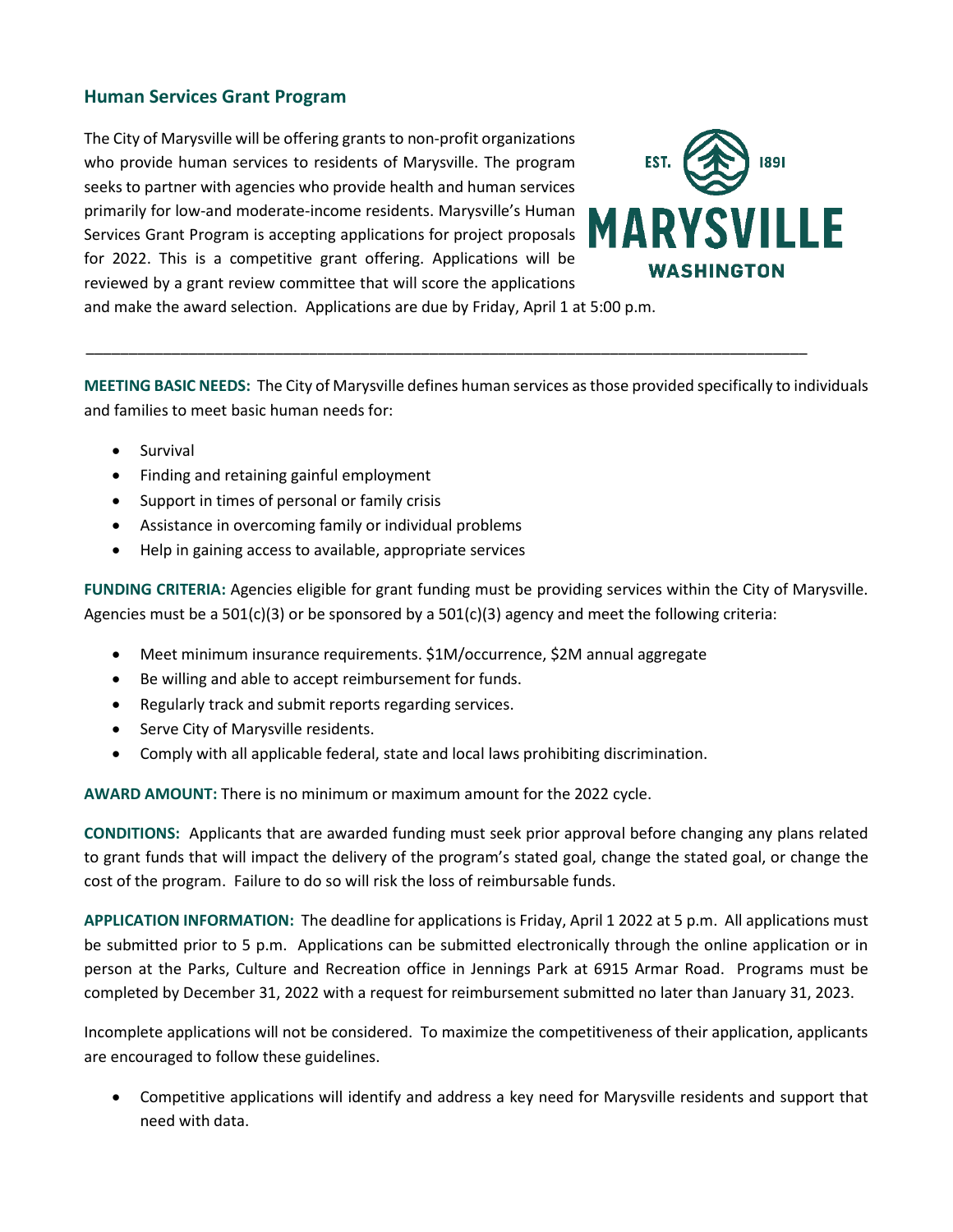- Competitive applications will explain what services will be provided, who will provide them and when they will be provided.
- Competitive applications will describe the target population for the program.
- Competitive applications will address the program marketing and outreach efforts.
- Competitive applications will demonstrate cultural relevance, accessibility and accommodations for diverse populations.
- Competitive applications will illustrate outcomes and measurement of program effectiveness and impact.
- Competitive applications will demonstrate affordability, physical accessibility and service accessibility.
- Competitive applications budget makes sense for the type of program proposed and appears financially stable.

For programs that are awarded funds, a reimbursement procedure will be identified. Please note when preparing to apply that you will be required to submit the following with reimbursement:

- All Invoices and receipts associated with the program.
- Documentation recapping the program and the benefits gained by the population served. Testimonials from program participants are appreciated. Please limit your recap to no more than 500 words.

\_\_\_\_\_\_\_\_\_\_\_\_\_\_\_\_\_\_\_\_\_\_\_\_\_\_\_\_\_\_\_\_\_\_\_\_\_\_\_\_\_\_\_\_\_\_\_\_\_\_\_\_\_\_\_\_\_\_\_\_\_\_\_\_\_\_\_\_\_\_\_\_\_\_\_\_\_\_\_\_\_\_\_\_\_\_\_\_\_\_\_

CONTACT INFORMATION: Questions about applications should be directed to Dave Hall at [dhall@marysvillewa.gov](mailto:dhall@marysvillewa.gov) or (360) 363-8403.

Completed applications should be filled out online at [www.marysvillewa.gov/1210/Human-Services-Grant-](http://www.marysvillewa.gov/1210/Human-Services-Grant-Program)[Program](http://www.marysvillewa.gov/1210/Human-Services-Grant-Program) or be sent by mail to Dave Hall at: Marysville Parks, Culture and Recreation Attention: Dave Hall 6915 Armar Road Marysville, WA 98270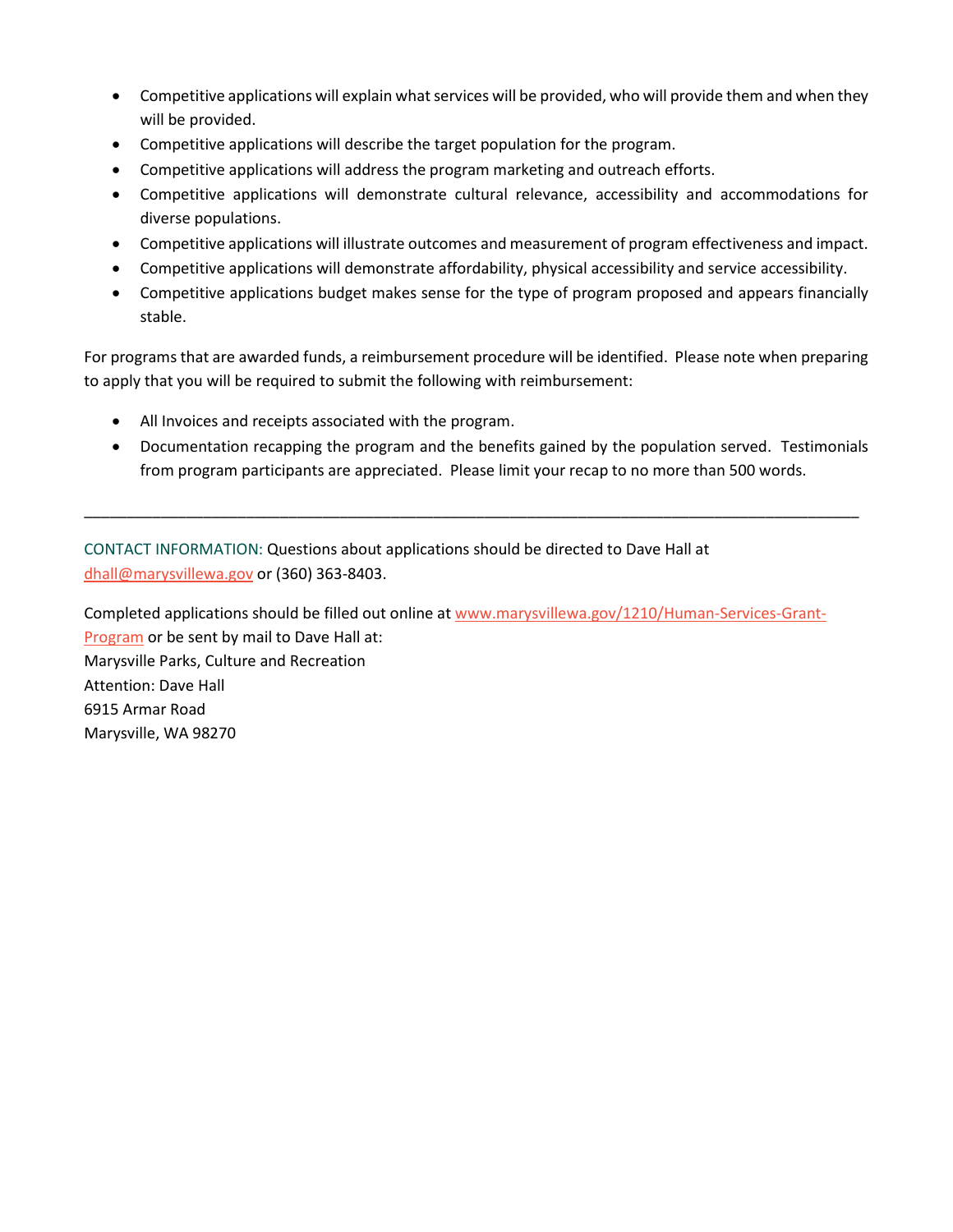# **HUMAN SERVICES GRANT APPLICATION**

# **Agency Name**

#### **Program Name**

## **CEO/Executive Director**

| Name                  |  |
|-----------------------|--|
| <b>Street Address</b> |  |
| Phone                 |  |
| Alternative phone     |  |
| E-Mail Address        |  |

### **Alternate Contact if different from above**

| Name                  |  |
|-----------------------|--|
| <b>Street Address</b> |  |
| Phone                 |  |
| Alternative phone     |  |
| E-Mail Address        |  |

# **Funds Requested for program**

 $\sim$ 

### **PROGRAM DESCRIPTION:**

What specific, emerging, and/or unique issue is the community you serve facing?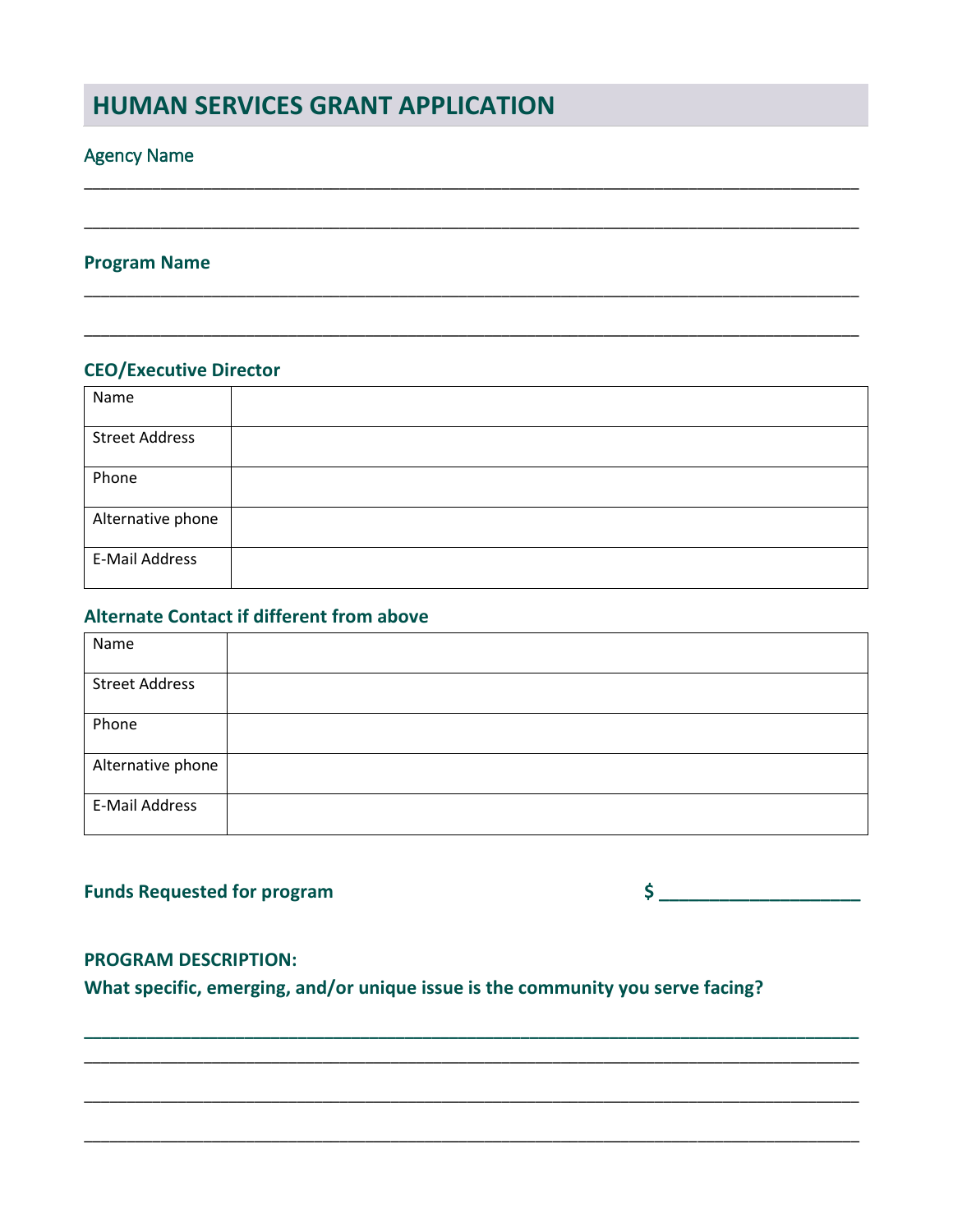Describe the specific services to be provided with the funding requested.

Who will be served by this program?

How will clients hear about the services or the work that you provide?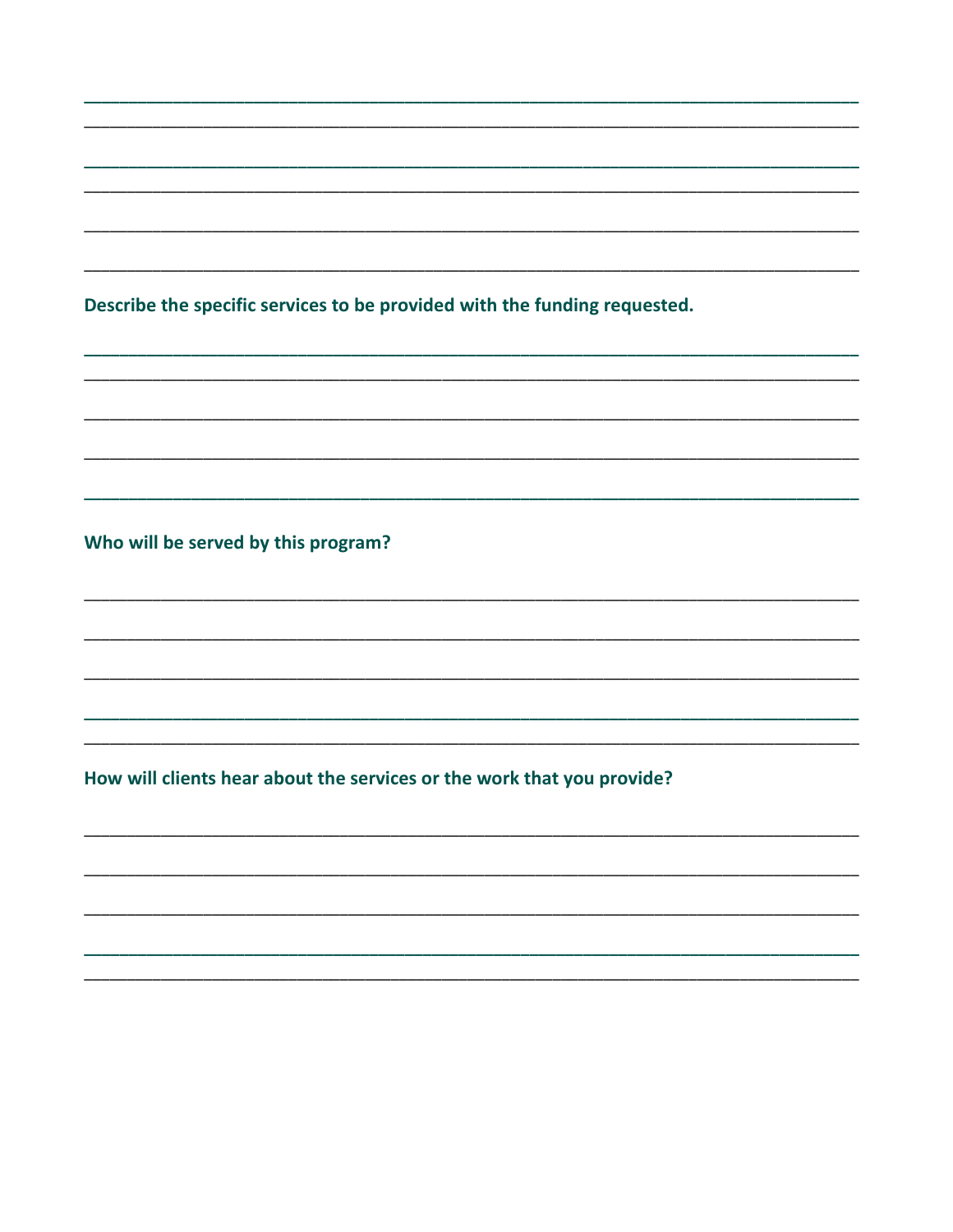#### **PROGRAM IMPACT:**

How do you ensure program services are culturally relevant and accessible to all eligible clients? Provide one or two examples that best demonstrate how this is achieved (e.g. staff composition, board composition, community partnerships, best practices, etc.).

Outcome Measure 1: How will you measure your program's success?

Only one measure of program success (i.e. outcome) is required. Do you have a second outcome?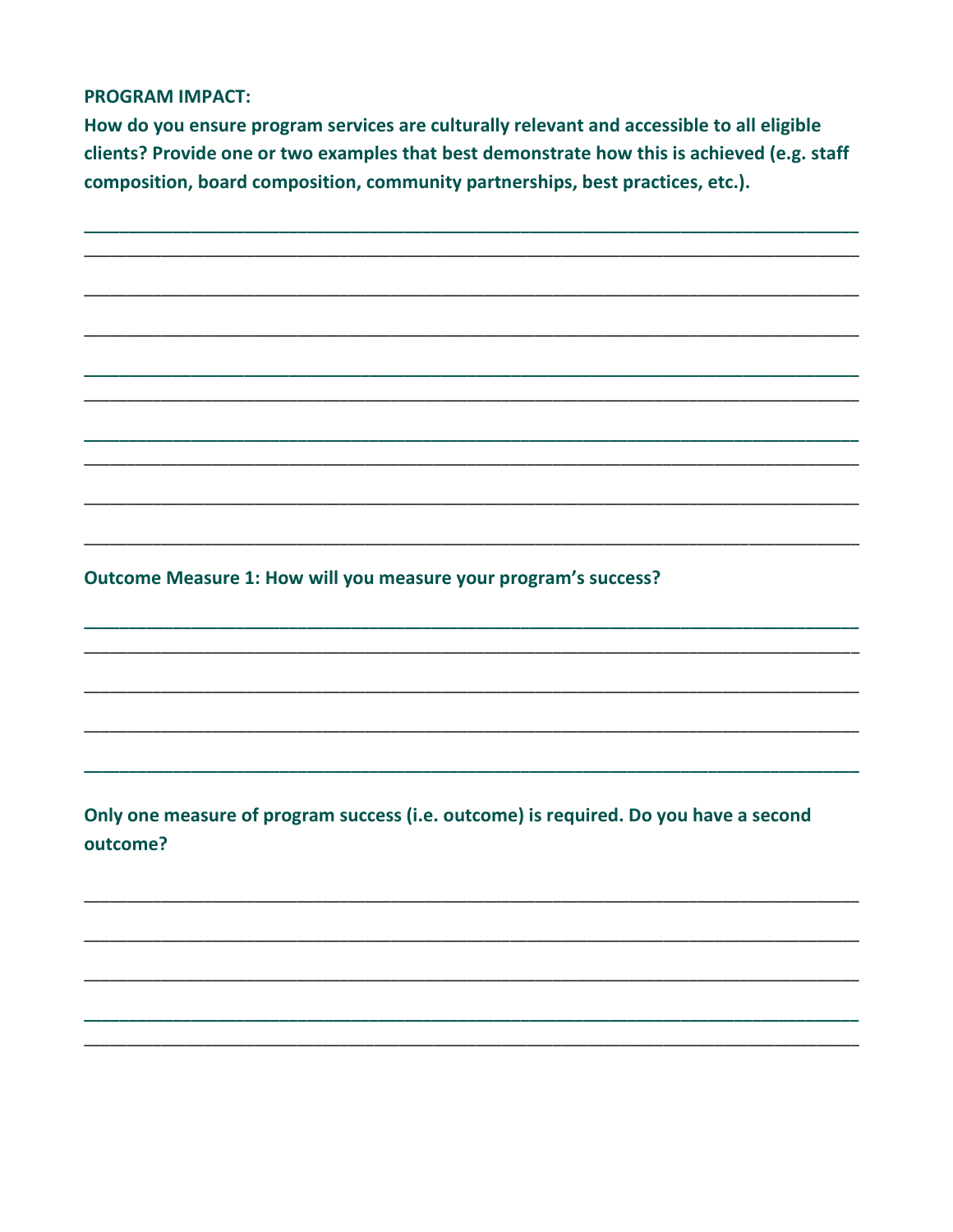### **PROGRAM ACCESSIBILITY:**

**This program has mechanisms in place to make its services affordable to all populations.**

**\_\_\_\_\_\_\_\_\_\_\_\_\_\_\_\_\_\_\_\_\_\_\_\_\_\_\_\_\_\_\_\_\_\_\_\_\_\_\_\_\_\_\_\_\_\_\_\_\_\_\_\_\_\_\_\_\_\_\_\_\_\_\_\_\_\_\_\_\_\_\_\_\_\_\_\_\_\_\_\_\_\_\_\_\_\_\_**

\_\_\_\_\_\_\_\_\_\_\_\_\_\_\_\_\_\_\_\_\_\_\_\_\_\_\_\_\_\_\_\_\_\_\_\_\_\_\_\_\_\_\_\_\_\_\_\_\_\_\_\_\_\_\_\_\_\_\_\_\_\_\_\_\_\_\_\_\_\_\_\_\_\_\_\_\_\_\_\_\_\_\_\_\_\_\_\_\_\_\_

\_\_\_\_\_\_\_\_\_\_\_\_\_\_\_\_\_\_\_\_\_\_\_\_\_\_\_\_\_\_\_\_\_\_\_\_\_\_\_\_\_\_\_\_\_\_\_\_\_\_\_\_\_\_\_\_\_\_\_\_\_\_\_\_\_\_\_\_\_\_\_\_\_\_\_\_\_\_\_\_\_\_\_\_\_\_\_\_\_\_\_

\_\_\_\_\_\_\_\_\_\_\_\_\_\_\_\_\_\_\_\_\_\_\_\_\_\_\_\_\_\_\_\_\_\_\_\_\_\_\_\_\_\_\_\_\_\_\_\_\_\_\_\_\_\_\_\_\_\_\_\_\_\_\_\_\_\_\_\_\_\_\_\_\_\_\_\_\_\_\_\_\_\_\_\_\_\_\_\_\_\_\_

\_\_\_\_\_\_\_\_\_\_\_\_\_\_\_\_\_\_\_\_\_\_\_\_\_\_\_\_\_\_\_\_\_\_\_\_\_\_\_\_\_\_\_\_\_\_\_\_\_\_\_\_\_\_\_\_\_\_\_\_\_\_\_\_\_\_\_\_\_\_\_\_\_\_\_\_\_\_\_\_\_\_\_\_\_\_\_\_\_\_\_

**All program facilities are accessible to individuals with disabilities according to the ADA Accessibility Guidelines.**

**This program is accessible in terms of transportation.**

**This program strives to accommodate client schedules.**

**If your program is only partially funded will you be able to still provide the program?**

#### **AGENCY UPLOADS OR ATTACHMENTS**

- **Proof of organization's non-profit status from the IRS**
- **Proof of insurance. Meeting requirements of \$1M/occurrence, \$2M annual aggregate.**

| Line Item | Purpose of Item | Amount  |
|-----------|-----------------|---------|
|           |                 | \$      |
|           |                 | \$      |
|           |                 | \$      |
|           |                 | \$      |
|           |                 | \$      |
|           |                 | \$      |
|           |                 | $\zeta$ |

## **Project Budget: either include a line item budget with application or detail the budget below.**